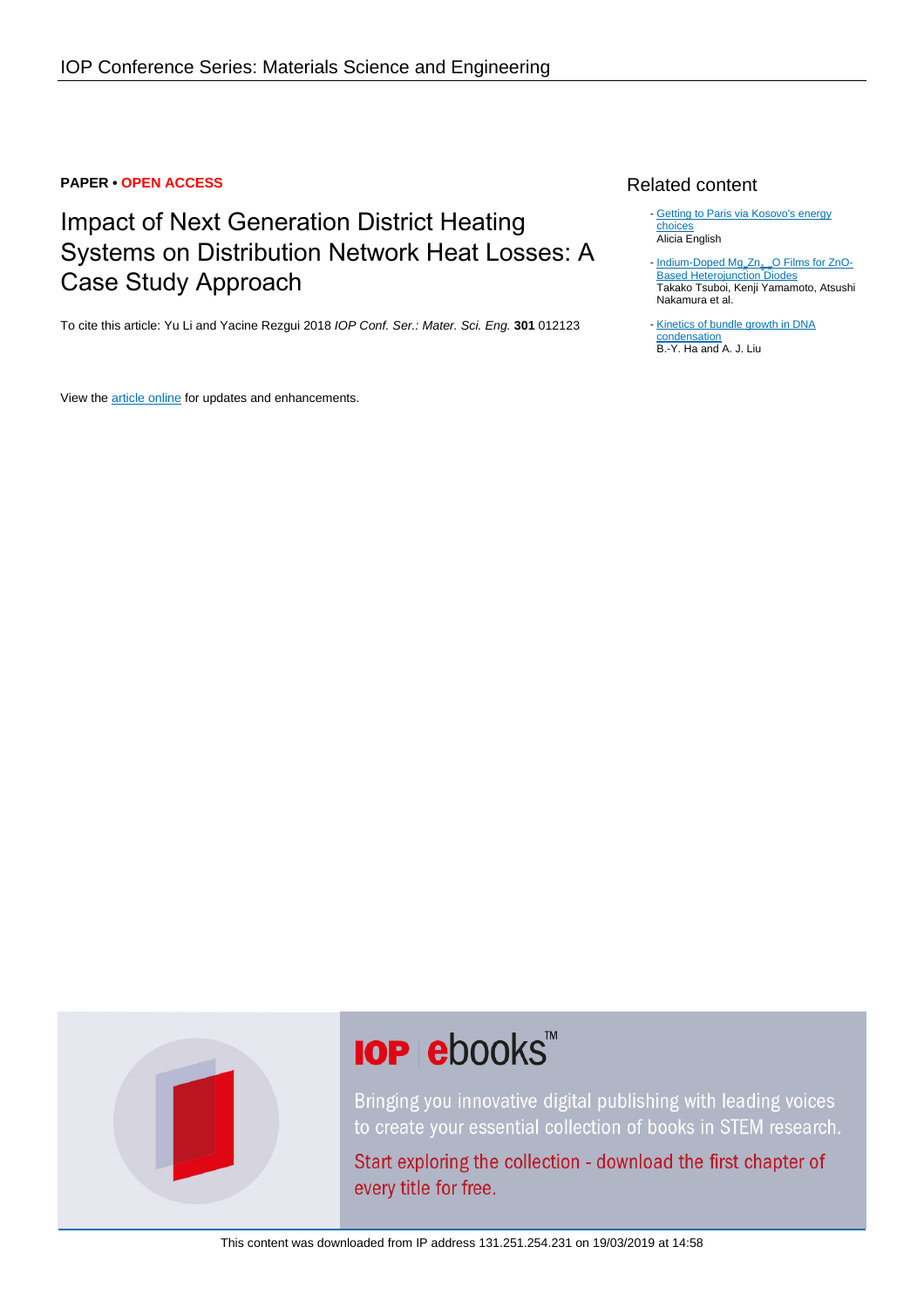## **Impact of Next Generation District Heating Systems on Distribution Network Heat Losses: A Case Study Approach**

## **Yu Li1,\* and Yacine Rezgui<sup>1</sup>**

<sup>1</sup>BRE Research Centre for Sustainable Engineering, Cardiff University, UK \*Corresponding author

**Abstract.** District heating (DH) is a promising energy pathway to alleviate environmental negative impacts induced by fossil fuels. Improving the performance of DH systems is one of the major challenges facing its wide adoption. This paper discusses the heat losses of the next generation DH based on the constructed Simulink model. Results show that lower distribution temperature and advanced insulation technology greatly reduce network heat losses. Also, the network heat loss can be further minimized by a reduction of heat demand in buildings. **Keywords:** District heating; Heat losses; Distribution temperature; Building energy consumption.

#### **1. Introduction**

Heating is the most important factor influencing energy consumption in the UK, exceeding that for transport and electricity, resulting in approximately one third of UK's greenhouse gas (GHG) emission [1], [2] and [3]. More than 79% of the energy consumed in homes is for space heating and hot water, and approximately 81% is achieved by gas-fired boilers [4]. In response to the present environmental and energy issues, traditional heating mode should be updated. District heating (DH) provides a promising and efficient pathway to address low carbon challenge [5].

Heat losses in DH network are one of the major challenges impeding its wide acceptance worldwide. There is an urgent need to upgrade the current system towards the next generation. Paiho and Reda [6] discussed the motivations for next generation DH centered around low energy buildings (25~50% less), renewable energy adoption and increased efficiency of the heating network resulting from decrease of supply temperature. Lund et al. [7] pointed out that the next generation DH network will have to meet the challenges of delivering low-temperature DH system, low grid losses, integrating sustainable energy sources and integrating with other smart energy grids. In order to meet the target of high efficiency distribution network, the performance of the pipeline should also be enhanced by using advanced insulation materials.

Following this introduction, section 2 demonstrates the case study. In section 3, heat losses in the distribution network are discussed based on the next generation DH system. The last chapter provides concluding remarks.

#### **2. Case Study**

The study is based on a district heating network in south Wales. The distribution model was developed in Simulink. For more information, readers can refer to [1]. Blocks in the figure represent different buildings, pipes, sensors. The model has been validated through comparison simulated temperatures with measured temperatures collected from the site.

Content from this work may be used under the terms of the [Creative Commons Attribution 3.0 licence.](http://creativecommons.org/licenses/by/3.0) Any further distribution of this work must maintain attribution to the author(s) and the title of the work, journal citation and DOI. Published under licence by IOP Publishing Ltd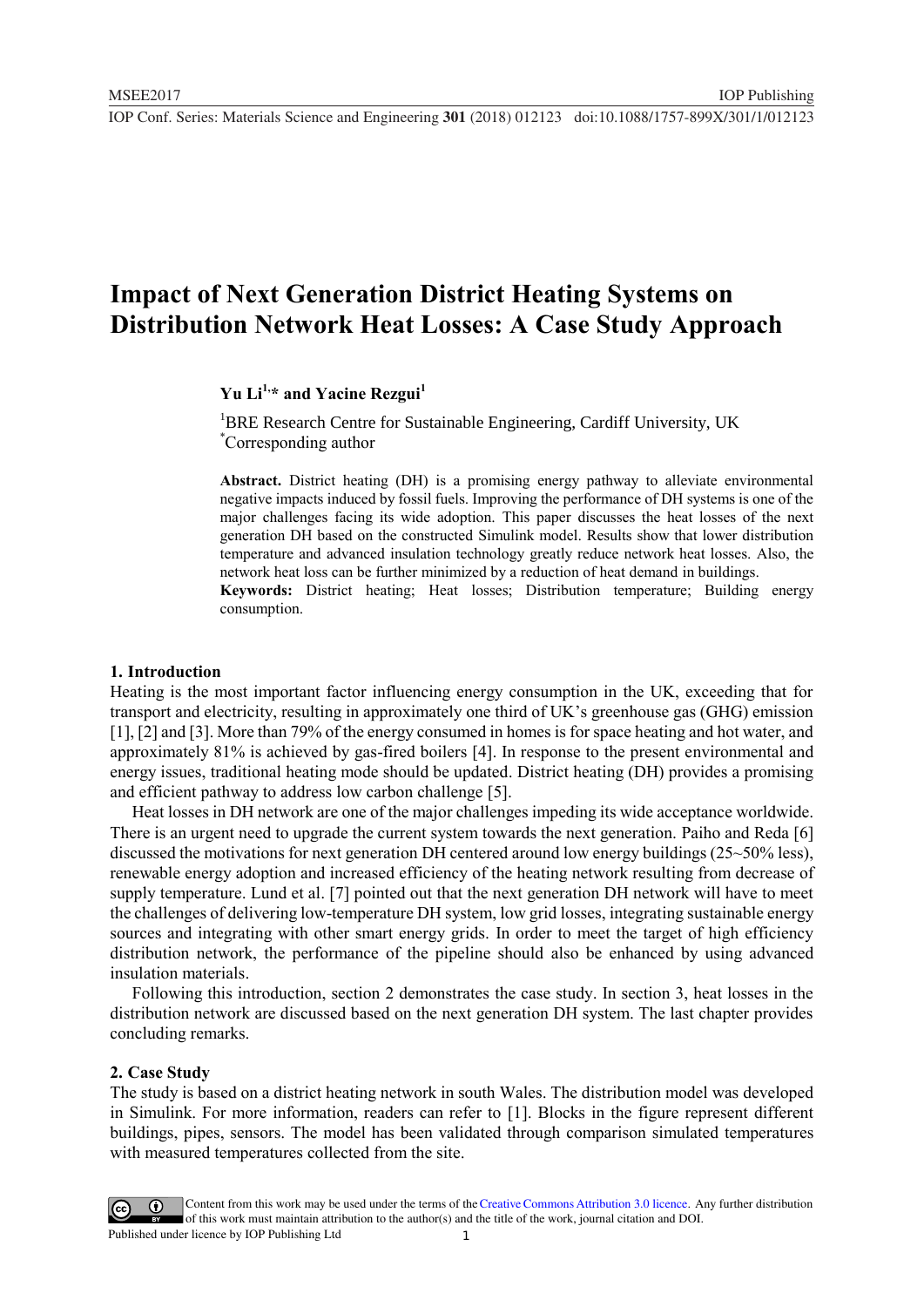

**Figure1.** Simulink model of the network

#### **3. Results and Discussion**

Heat losses of the distribution network will be examined in this section with a focus on the next generation DH system. As aforementioned in the introduction part, the future DH system will be built on lower energy demand network, lower supply and return temperatures and advanced insulation technologies for the piping network.

#### *3.1. Lowering Building Energy Consumption*

Future newly constructed buildings will have to meet higher regulations and policies to reduce energy demand. This can be implemented by using advanced envelop insulation technologies or by adopting heat recovery measures to improve building thermal performance in new buildings. Reduction of energy demand in existing buildings can be achieved through envelop renovation, energy systems retrofit and smart building management. Building energy demand has the potential to be reduced by 50% [8]. Decreased building energy demand not only reduces fuel consumption, it will also bring down heat loss in the piping network as shown in Fig. 2.



**Figure 2.** Heat loss reduction with building energy consumption reduction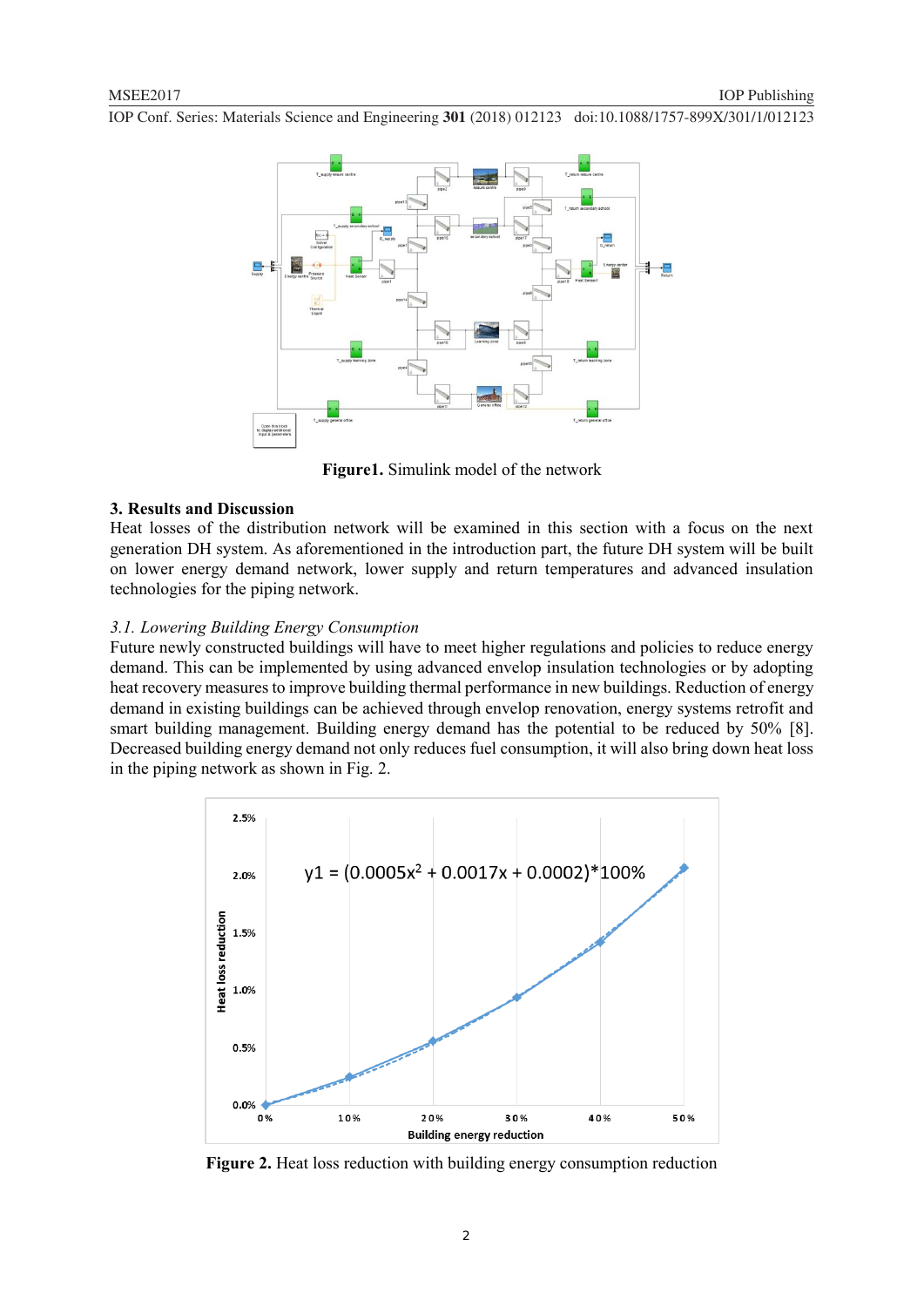The heat loss reduction can be expressed as:

$$
y_1 = (0.0005 * x^2 + 0.0017 * x + 0.0002) * 100\% \tag{1}
$$

Building energy reduction (%)

 $\text{Herein:} \begin{array}{ccc} \text{--} & \text{--} & \text{--} \end{array}$ 

The heat loss of the network does not improve significantly for already existing heating systems when heat consumption decreases as demonstrated in Fig. 2. There is merely 2.07% heat loss reduction in the piping system when the users' heat demand reduces by 50%. However, the reduced heat demand will result in a smaller size for the piping network, which will bring down the initial investment cost for construction of new distribution network. Meanwhile, oversized pipe network results in higher heat loss [1]. For a newly constructed network that the pipe sizes are in accordance with heat demand, heat loss reduction should be more significant than displayed above. Namely, heat loss reduction should be more than 2.07% if the network is designed and constructed based on 50% energy demand.

#### *3.2. Reducing Distribution Medium Temperature*

The lower distribution temperature will promote the utilization of local available sustainable energy such as solar, geothermal and waste thermal energy that would otherwise be wasted. The possibility of heat loss reduction in a low temperature distribution network is illustrated in Fig. 3.



**Figure 3.** Heat loss reduction with distribution temperature

Heat loss reduction in the piping network can be expressed as:

$$
y_2 = (0.1488 * x - 0.0174) * 100\% \tag{2}
$$

Herein:  $x = \frac{90 - \text{Supply temperature}}{10}$ ; and the temperature different for supply and return temperature is  $30^{\circ}$ C.

The heat losses in the network reduce significantly with the decrease of the distribution temperature. The heat loss reduces by almost 60% when the temperature of water reduces from current situation to 50/20 °C. Reducing the distribution temperature to a certain low level may take time in practice. However, related research have been conducted to accelerate the advancement of this technique [9]and [10]. Another problem may occur with decreased distribution temperature. The temperature in the pipes at night or on the weekend may decrease to minus 0 °C leading to frosting during winter. By-pass system offers an optimal solution for this issue which allows a small portion of hot water running through when the temperature decreases to a set point temperature so as to guarantee the temperature would not be less than the freezing point [11] and [12].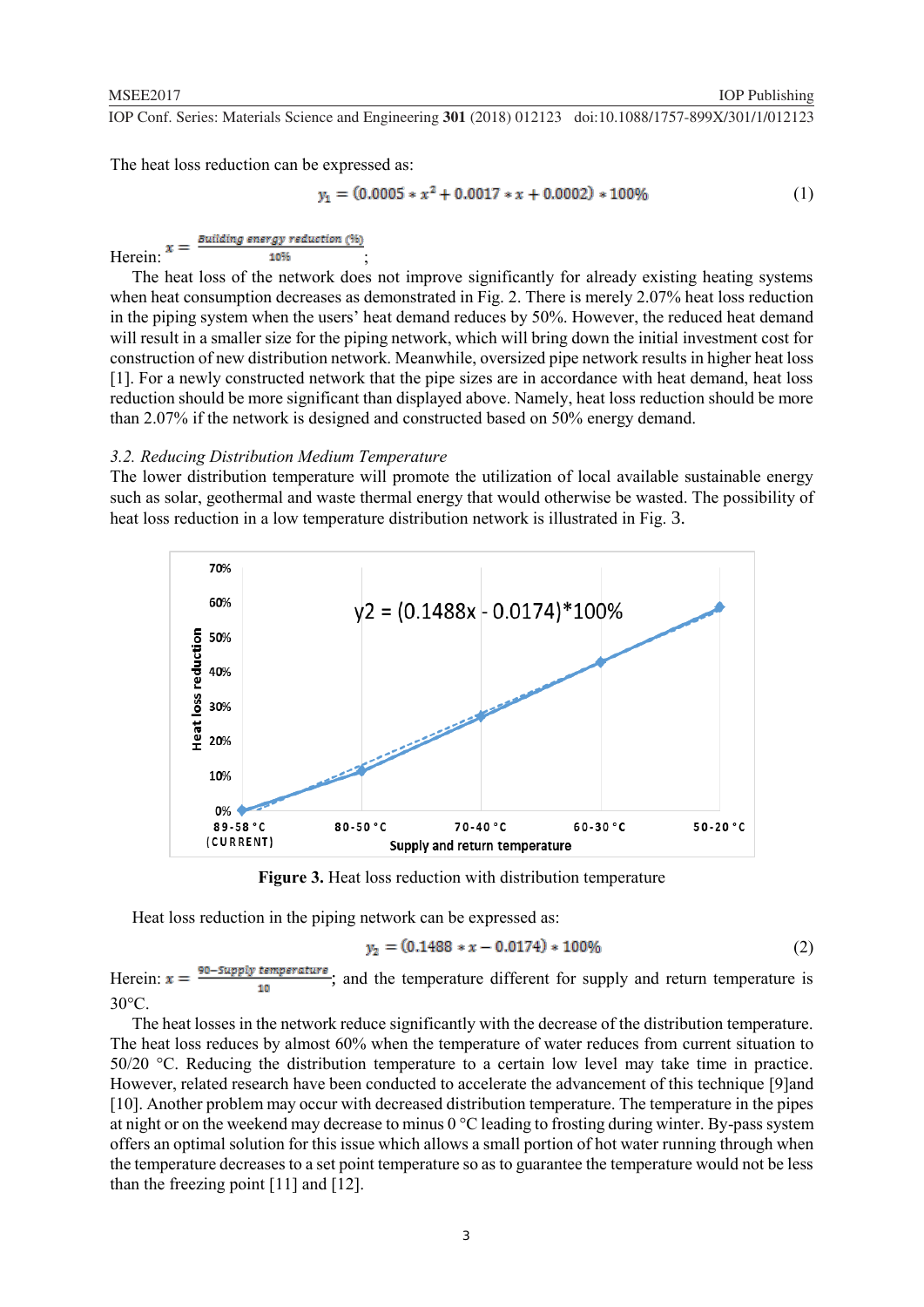#### *3.3. Adopting Advanced Insulation Technology*

Insulation thermal performance can be enhanced by using hybrid insulation technology or using advanced insulation materials with lower thermal conductivity. The heat loss reduction with enhanced insulation thermal conductivity is shown in Fig. 4. Although there is no reported study about insulation with thermal conductivity better than 10e-3 W/(m·K) being applied in DH pipe network, there are studies about insulation with thermal conductivity in the order of less than this value [13] and [14] It is a promising technology that might be adopted in the next generation DH network.



**Figure 4** heat loss reduction with insulation thermal conductivity reduction Heat loss reduction in the piping network can be expressed as:

$$
y_3 = (0.1599 * x + 0.006) * 100\%
$$
 (3)

Herein:  $x = \frac{30 - insulation thermal conductivity}{100}$ 

Improving thermal performance of the insulation materials greatly reduces the heat loss in the network. When the thermal conductivity decreases from current state (around 30e-3) to 10e-3 W/(m·K), the heat loss decreases by approximately 64%. However, this might result in a higher investment cost for the distribution network.

#### *3.4. The Combined Effect of the Three Factors Above*

As the influences of building energy consumption, distribution temperature and insulation thermal conductivity on piping heat loss are independent factors. The effect of the combined three factors on the total heat loss reduction can be expressed as:

$$
y = 1 - (1 - y_1)(1 - y_2)(1 - y_3)
$$
\n(4)

Equation (4) can be applied to provide guidance for constructing new DH networks or retrofitting existing DH networks aimed at distribution network heat losses reduction. However, the refurbishment of existing building to reduce building energy consumption, replacement of heat exchanger in the substation and using better insulation materials will result in a higher investment cost. Life cycle assessment study should be carried out at the decision making stage to examine the effectiveness of the improvement and the payback periods so that the investors and users can benefit the most from the DH network.

#### **4. Summary**

The impact of next generation district heating on heat loss is examined in this study, which can provide some guidance for new network construction or replacing the existing ones. Key insights as to heat losses in next generation DH are summarized below: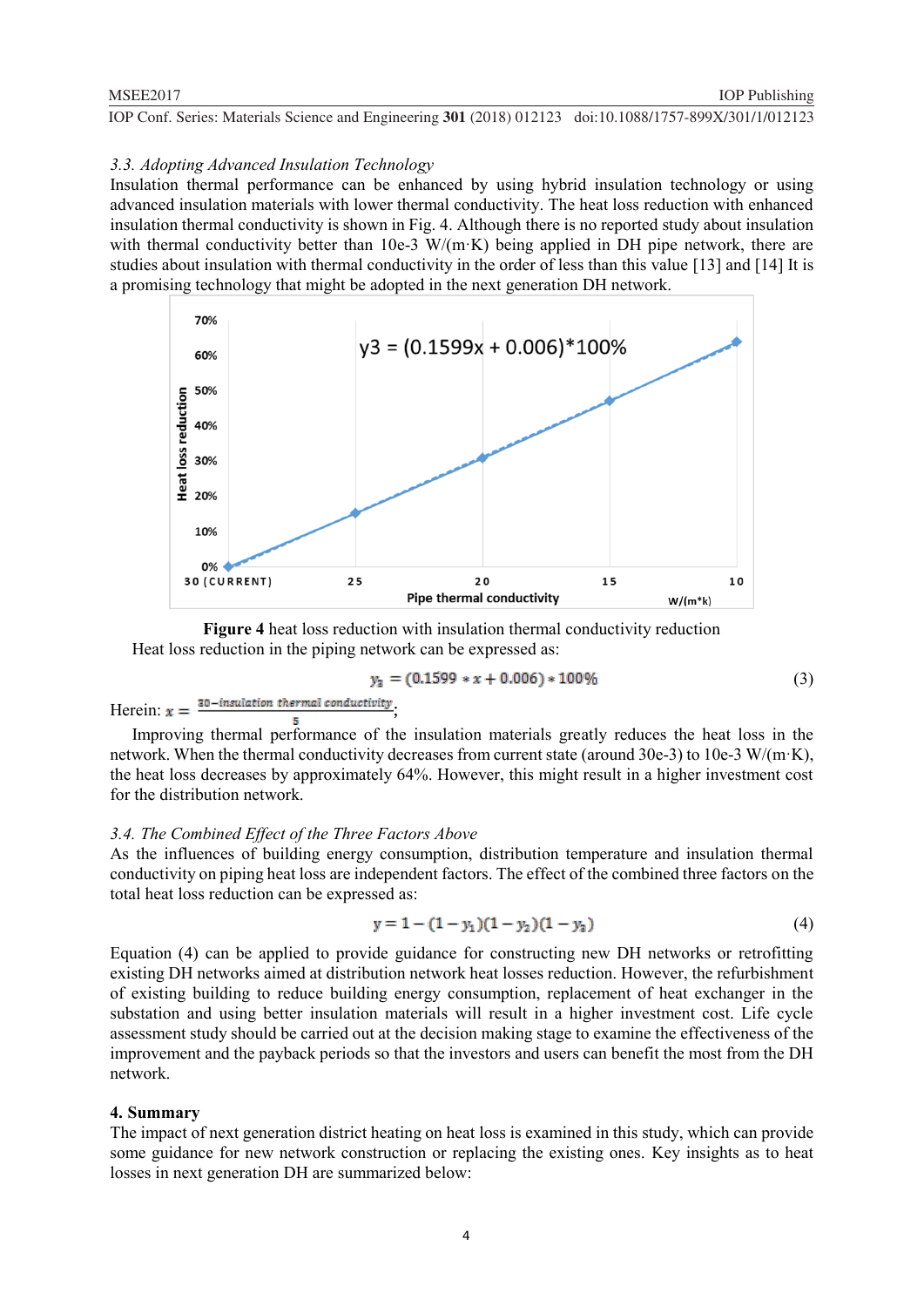(1) When the building heat consumption decreases, the network will mainly benefit from the reduction of fuel consumption with a slight drop in heat loss from the distribution network. If the network is designed appropriately, the system should benefit more from heat loss reduction.

(2) Heat loss will decrease by almost 60% when the distribution temperature reduces from current state to 50/20 °C. However, the reduction of temperature is based on a more advanced heat exchanger that can extract the same amount of heat from a lower temperature heat source.

(3) Heat loss will reduce significantly by 63.97% when the insulation thermal conductivity decreases from 30e-3 W/(m·K) to 10e-3 W/(m·K). Such a high level insulation might lead to much higher initial investment cost for the pipe network at the construction stage.

(4) A formula to express the influence of building energy consumption, distribution temperature and insulation thermal conductivity on distribution heat losses is formed, which can provide some guidance if readers want to construct or retrofit their DH network for the purpose of reducing distribution heat losses.

#### **5. Acknowledgment**

The research presented in this paper is financially supported by the EU FP7 RESILIENT project and the Building Research Establishment (BRE).

#### **6. References**

- [1] Y. Li, Y. Rezgui, H. Zhu, Dynamic simulation of heat losses in a district heating system: A case study in Wales, in: 2016 IEEE Smart Energy Grid Eng., IEEE, 2016: pp. 273–277. doi:10.1109/SEGE.2016.7589537.
- [2] Y. Li, Y. Rezgui, H. Zhu, District heating and cooling optimization and enhancement Towards integration of renewables, storage and smart grid, Renew. Sustain. Energy Rev. 72 (2017) 281–294. doi:10.1016/j.rser.2017.01.061.
- [3] Y. Li, Y. Rezgui, A novel concept to measure envelope thermal transmittance and air infiltration using a combined simulation and experimental approach, Energy Build. (2017). doi:10.1016/j.enbuild.2017.02.036.
- [4] DECC, The Future of Heating:A strategic framework for low carbon heat in the UK, (2012). Website: www.decc.gov.uk.
- [5] B. Morvaj, R. Evins, J. Carmeliet, Optimising urban energy systems: Simultaneous system sizing, operation and district heating network layout, Energy. 116 (2016) 619–636. doi:10.1016/j.energy.2016.09.139.
- [6] S. Paiho, F. Reda, towards next generation district heating in Finland, Renew. Sustain. Energy Rev. 65 (2016) 915–924. doi:10.1016/j.rser.2016.07.049.
- [7] H. Lund, S. Werner, R. Wiltshire, S. Svendsen, J.E. Thorsen, F. Hvelplund, B.V. Mathiesen, 4th generation district heating (4GDH): Integrating smart thermal grids into future sustainable energy systems, Energy. 68 (2014) 1–11. doi:10.1016/j.energy.2014.02.089.
- [8] H.Tommerup, S. Svendsen, Energy savings in Danish residential building stock, Energy Build. 38 (2006) 618–626. doi:10.1016/j.enbuild.2005.08.017.
- [9] A. Dalla Rosa, H. Li, S. Svendsen, Method for optimal design of pipes for low-energy district heating, with focus on heat losses, Energy. 36 (2011) 2407–2418. doi:10.1016/j.energy.2011.01.024.
- [10] M. Köfinger, D. Basciotti, R.R. Schmidt, E. Meissner, C. Doczekal, A. Giovannini, Low temperature district heating in Austria: Energetic, ecologic and economic comparison of four case studies, Energy. (2016). doi:10.1016/j.energy.2015.12.103.
- [11] H. Gadd, S. Werner, Achieving low return temperatures from district heating substations, Appl. Energy. 136 (2014) 59–67. doi:10.1016/j.apenergy.2014.09.022.
- [12] M. Brand, J.E. Thorsen, S. Svendsen, Numerical modelling and experimental measurements for a low-temperature district heating substation for instantaneous preparation of DHW with respect to service pipes, Energy. 41 (2012) 392–400. doi:10.1016/j.energy.2012.02.061.